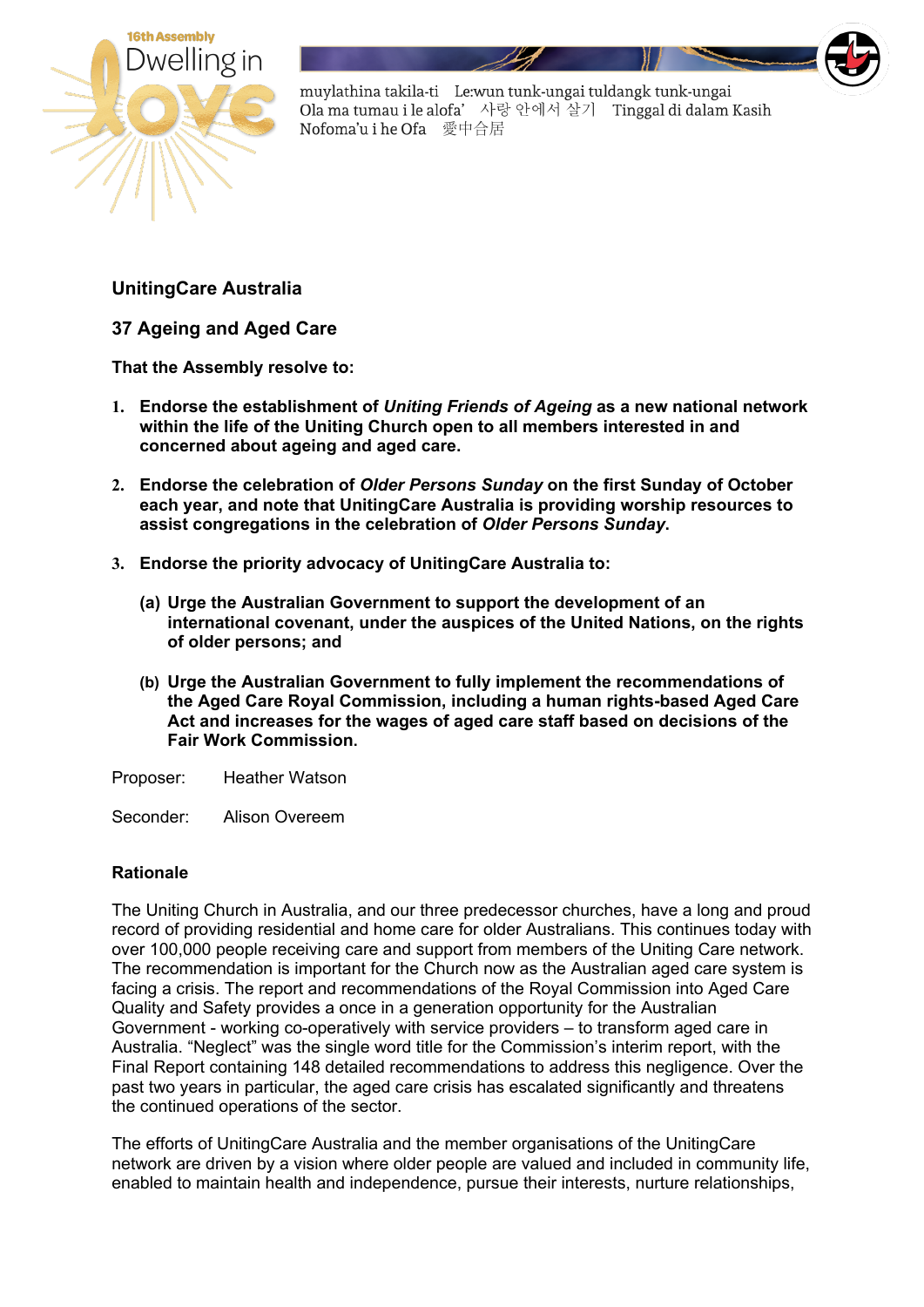

muylathina takila-ti Le:wun tunk-ungai tuldangk tunk-ungai Ola ma tumau i le alofa' 사랑 안에서 살기 Tinggal di dalam Kasih Nofoma'u i he Ofa 愛中合居

maintain their culture and spirituality, and be in control of their future. This vision is grounded in the dignity of all women and men created in the image of a loving God, and Jesus' promise of abundant life for all.

In working with members to transform approaches to ageing and aged care in Australia, UnitingCare Australia (UA) has sought new ways to engage the wider Uniting Church in these efforts. Uniting Friends of Ageing was established as a new national network for UCA members in June 2021. This is a significant development and it would be assisted with the endorsement of the Assembly meeting.

To further develop engagement with local congregations, UA has established Older Persons Sunday to provide a particular day in the wider Church's calendar to recognise and affirm the dignity and hope which belongs to older people (and people of all ages). The first Sunday in October was chosen as the preferred date as this follows the United Nations International Day of Older Persons, which is held on 1 October each year.

The International Day of Older Persons celebrates older people but also serves to highlight the continuation of ageism in many sectors of society. In Australia the need to address ageism as a serious problem is recognised in anti-discrimination and human rights legislation, and (nationally) through the work of the Age Discrimination Commissioner. There is also a community-based campaign to raise awareness of ageism through the work of Every Age Counts. Due to the continuation of ageism in Australia and other countries, there is a need for an international convention to be developed on the human rights of older people. This approach is consistent with Australia's support for several international conventions, for example on refugees, women, and children. Endorsement by the Assembly will assist UnitingCare Australia in making representations to the Australian Government on this matter.

The need for a human rights approach to ageing and aged care legislation is the subject of the first three recommendations of the Royal Commission, and provides the foundation for the remaining 145 recommendations. The approach is summarised by the Commission as a "universal right to high quality, safe and timely support and care" (Vol.1, p.205). Although some initial work has commenced on new legislation there is a need for pressure to be maintained on all members of the Australian Parliament to progress such legislation as a matter of urgency.

Recommendations of the Royal Commission are comprehensive but a second area which requires urgent attention is payment for the aged care workforce. A key component of the growing crisis in aged care is the capacity to attract and retain enough workers. Aged care workers are the lowest paid caring workforce and yet are doing some of the most important work in the nation, supporting our ageing and aged citizens. Australia's national Fair Work Commission is currently hearing a case for an increase in award wages for people working in aged care. Assembly support will contribute to the effectiveness of representations being made by UnitingCare Australia, and other major service providers in the Australian Aged Care Collaboration.